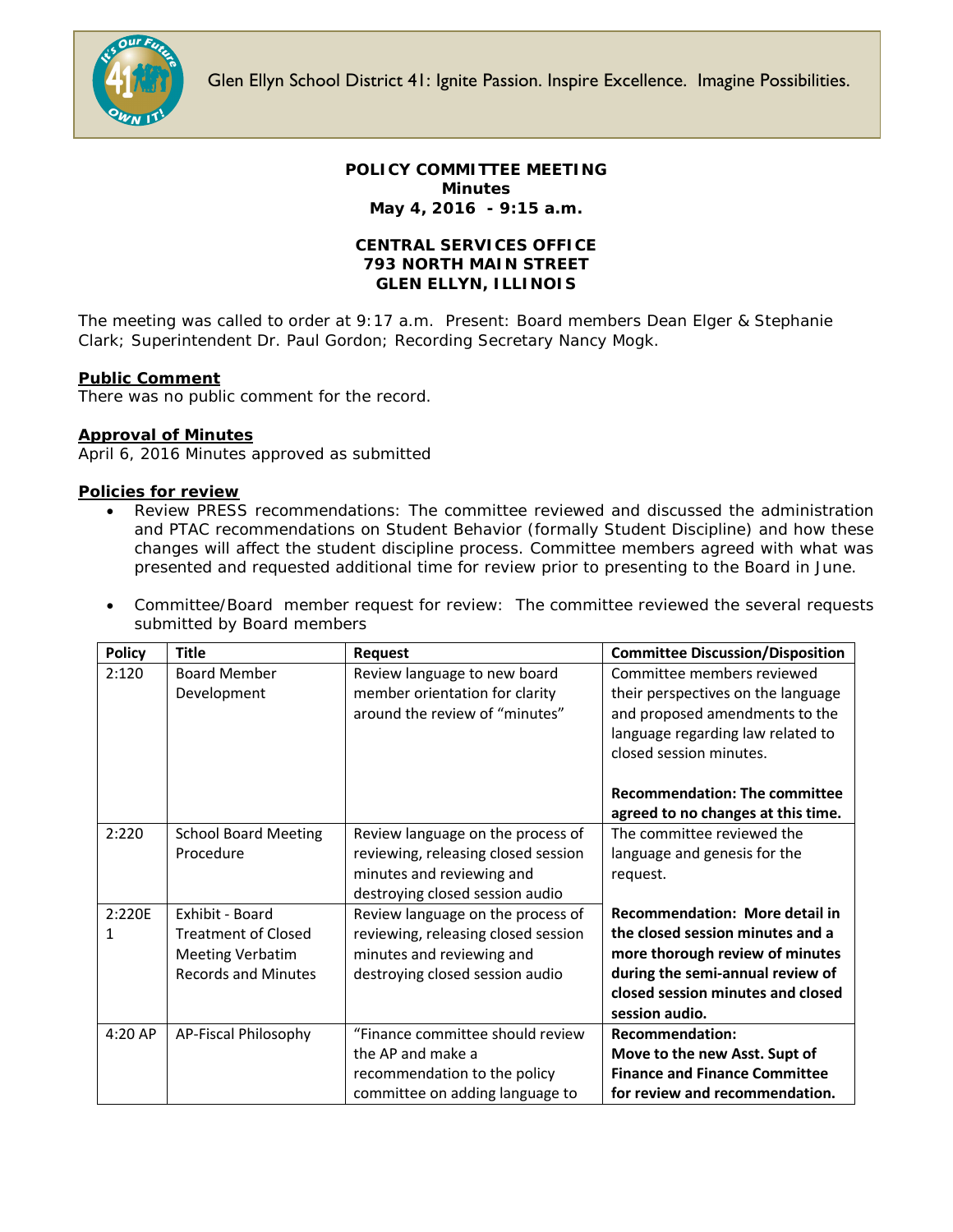|                          |                                                                                                                 | the policy.                                                                                  |                                                                                                                                                                                                                                           |
|--------------------------|-----------------------------------------------------------------------------------------------------------------|----------------------------------------------------------------------------------------------|-------------------------------------------------------------------------------------------------------------------------------------------------------------------------------------------------------------------------------------------|
| 4:160<br>AP <sub>2</sub> | AP-Procedure for<br>Addressing Health and<br>Safety Concerns raised<br>by Staff, Faculty and/or<br><b>Staff</b> | Address Bed Bugs within pesticide<br>section                                                 | Committee reviewed the<br>suggested additional langue to<br>include "bedbugs".<br><b>Recommendation: Supports the</b><br>change. Administration will make<br>the change and post the new<br>version - no board action needed.             |
| 9:00                     | Acceptable Use of<br>Technology                                                                                 | Staff posting of student images on<br>twitter and FB                                         | The committee reviewed the<br>various policies related to                                                                                                                                                                                 |
| 9:20                     | <b>Employee Personal Use</b><br>of Technology                                                                   |                                                                                              | technology                                                                                                                                                                                                                                |
| 9:30<br>9:40             | <b>Internet Publications</b><br>and District Social<br>Media<br>Consequences of                                 |                                                                                              | <b>Recommendation:</b><br><b>Annual reminder to staff</b><br>about the responsibility of<br>including students on                                                                                                                         |
|                          | Violating Policy 9:00                                                                                           |                                                                                              | personal social media<br>Add language to 9:20 -<br>٠<br><b>Employee Use of Technology</b><br>to emphasize using photos of<br>students in district or school<br>based social media postings.                                               |
| 9:10                     | <b>Student Use of Personal</b><br>Technology                                                                    | iWatches - "might it be impossible<br>to keep the watch out of sight as<br>noted in policy?" | Committee discussed the policy<br>and practice and if it was<br>enforceable. Mrs. Clark was<br>concerned that the evolution of<br>technology in items such as<br>watches makes it difficult for staff<br>to maintain consistent practice. |
|                          |                                                                                                                 |                                                                                              | <b>Recommendation: Prior to making</b><br>any language changes the<br>committee agreed to invite the<br>junior high administration to the<br>next meeting to get their<br>perspectives.                                                   |
|                          |                                                                                                                 | Request to address electronic<br>devices in use by Board members<br>during a Board meeting   | The committee discussed their<br>perspectives on the request,<br>reviewed compliance to the OMA<br>and FOIA rules and regulations.                                                                                                        |
|                          |                                                                                                                 |                                                                                              | <b>Recommendation: No</b><br>recommendation at this time,<br>however suggested consideration<br>as a board norm.                                                                                                                          |